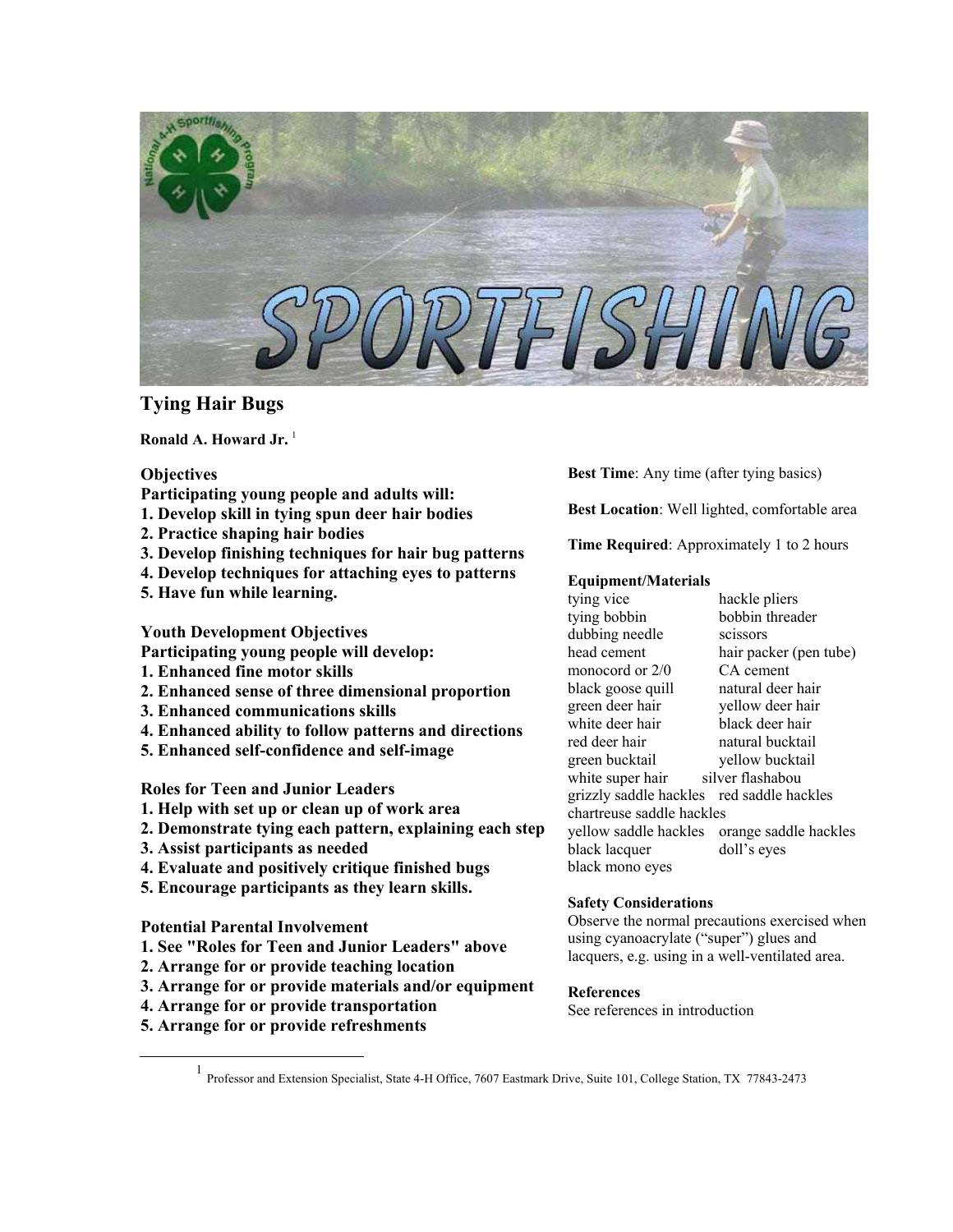**6. Discuss personal experience in fishing** 

### **Evaluation Activities/Suggestions**

- **1. Observe tying skills and applications to pattern**
- **2. Observe interactions with adults and teen leaders**
- **3. Observe sculpting skills and their development**
- **4. Observe eye placement and balance on pattern**
- **5. Observe questions or technique breakdowns that require additional instruction or assistance**

# **Lesson Outline**

#### **Presentation**

#### **Application**

I. Hair bugs A. Hollow hair flies 1. Deer hair most common 2. Other hairs used a. Caribou b. Pronghorn B. Surface or diving lures 1. Traditional use for bass and panfish 2. Growing use for other surface feeders a. Pike and pickerel b. Stripers and white bass c. Species feeding on or near surface C. General techniques 1. Spinning hair a. Small clumps of hair b. Hold tightly, bind loosely **SHOW** several examples of hair bugs in a variety of styles and sizes while discussing their uses and the materials used in tying them. **SHOW** examples of spun hair and stacked hair techniques.

c. Loosen finger pressure, tighten

### thread

- d. Pack hair densely
- e. Trim to shape
- 2. Stacking hair
	- a. Small clumps of hair
	- b. Hold tightly, bind tightly
	- c. Pack layers tightly
- d. Trim to shape
- II. Tying the micro-mouse

A. Pattern

- 1. Hook: #4 6 dry fly or wet fly
- 2. Thread: black monocord or 2/0
- 3. Tail: fiber from goose or turkey primary
- 4. Body: natural deer hair
- 5. Whiskers: javelina bristles (optional)
- 6. Eyes: black lacquer or mono eyes
- B. Tying procedure
	- 1. Attach thread at rear of shank
	- 2. Bind in tail
	- 3. Form body
		- a. Clip small bunch of deer hair 1) About half pencil size
		- 2) Too little better than too much
		- b. Hold hair in place over tail tie down

**PASS OUT** the materials needed to tie the micro-mouse while explaining the pattern and basic tying process.

**ATTACH** the thread near the end of the shank and **BIND IN** a single goose or turkey quill fiber as a tail.

**CUT** a small bunch of deer hair at the skin line. **NOTE** that small bunches will spin more easily and form a tighter body than will larger ones.

**HOLD** the hair in place over the base of the tail and **APPLY** two turns of thread rather loosely.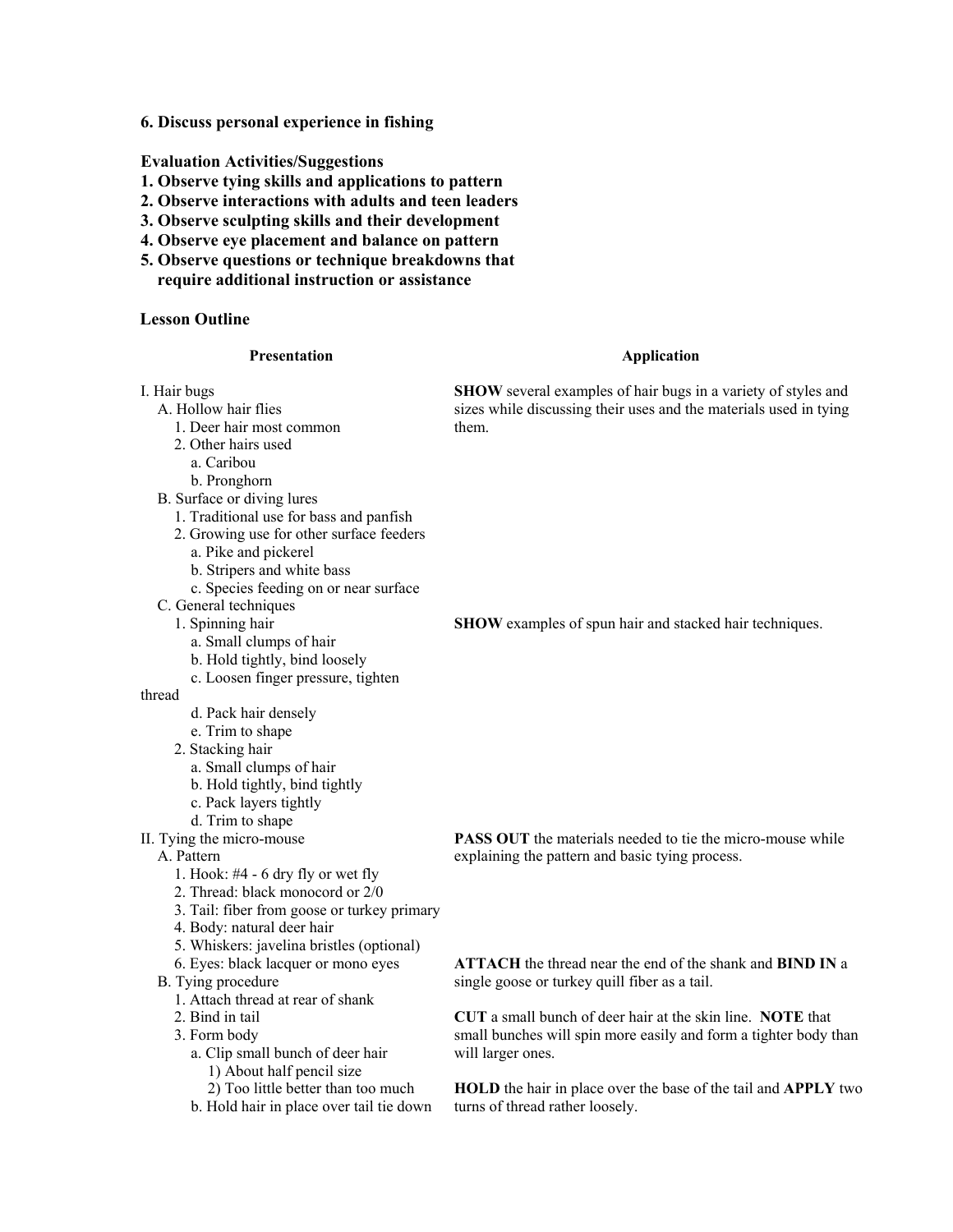- c. Take one or two loose turns of thread
- d. Slowly relax finger pressure while
- pulling down on thread
- e. Allow hair to spin around shank
- f. Pack hair
	- 1) Thumbnail / fingernail technique 2) Hair packer
		- a) Ball point pen barrel b) Commercial packer
- g. Take 2-4 turns in front of clump
- h. Repeat process to fill entire shank
- 1) Add whiskers if desired 2) Add mono eyes if desired
- I. Form head, whip finish and lacquer
- j. Trim body to shape
- 1) Hold whiskers away from scissors if added
- 2) Hold scissors flat to trim
- 3) Trim belly flat
- 4) Shape teardrop shaped body
- 5) Leave ears full length
- 6) Trim ears to rounded shape
- k. Add lacquer eyes if desired
- C. Large mouse
	- 1. Pattern
		- a. Hook:  $#4 3/0$  dry or wet fly
		- b. Thread: monocord, kevlar or 2/0
		- c. Tail: buckskin or pigskin strip
		- d. Body: spun natural deer hair
		- e. Whiskers: javelina or pig bristles
		- f. Eyes: mono or small doll's eyes
	- 2. Tying techniques as above

II. Tying a hair popper

A. Pattern

- 1. Hook: dry fly, wet fly or stinger
	- a. Sized to need
		- 1) Panfish #10-8
		- 2) Bass #8-2 or larger
- 2. Thread: monocord, kevlar or 2/0
- 3. Tail: splayed hackle feathers a. Colors of choice b. Monochrome or mixed
- 
- 4. Collar: wound saddle hackles at waist
- 5. Body: spun deer hair
- B. Tying procedure
	- 1. Bind thread to the rear of the shank
	- 2. Attach two pairs of hackles as a tail a. Strip away excess feather fibers
		- b. Arrange hackles to curve outward
		- c. Hold hackles in place firmly
		- d. Bind hackles in place with thread
		- e. Trim butts and wind over ends
	- 3. Attach two hackles as a collar

**RELAX** finger pressure on the hair bundle while **PULLING** down to tighten the thread. The hair should spin around the shank, standing up at nearly right angles to the shank. Using the nails of the thumb and forefinger or a ballpoint pen barrel, **PACK** the hair tightly, standing it upright and taking 2-3 turns of thread in front of the clump to secure it.

**SPIN** successive small bunches of deer hair on the shank, repeating the packing and winding process until the shank is filled. **ADD** mono eyes and whiskers if desired.

**FORM** the head, whip finish and lacquer the windings.

Holding the scissors flat (not using the points) **TRIM** away everything that does not look like a mouse, making the belly flat and shaping the body in a teardrop shape. **LEAVE** long hair for the ears and **TRIM** them to a rounded shape.

Use a nail or round toothpick to add lacquer eyes if desired.

**NOTE** that the larger mouse for bass, large nocturnal trout or pike can be tied on larger hooks using the same techniques. **ADD** monofilament eyes or GLUE on doll's eyes with a CA glue.

**DISTRIBUTE** the materials to tie a deer hair popper of your choice. selecting the size and color combinations for the fish being sought.

**ATTACH** the thread at the rear of the shank.

**PREPARE** 4-6 saddle hackles by stripping away the excess fibers from the base of the feathers. **ARRANGE** them so the hackles curve away from each other in pairs or triads. Holding the hackles firmly in place, **BIND** them in place with several turns of thread before trimming the butts and winding over them.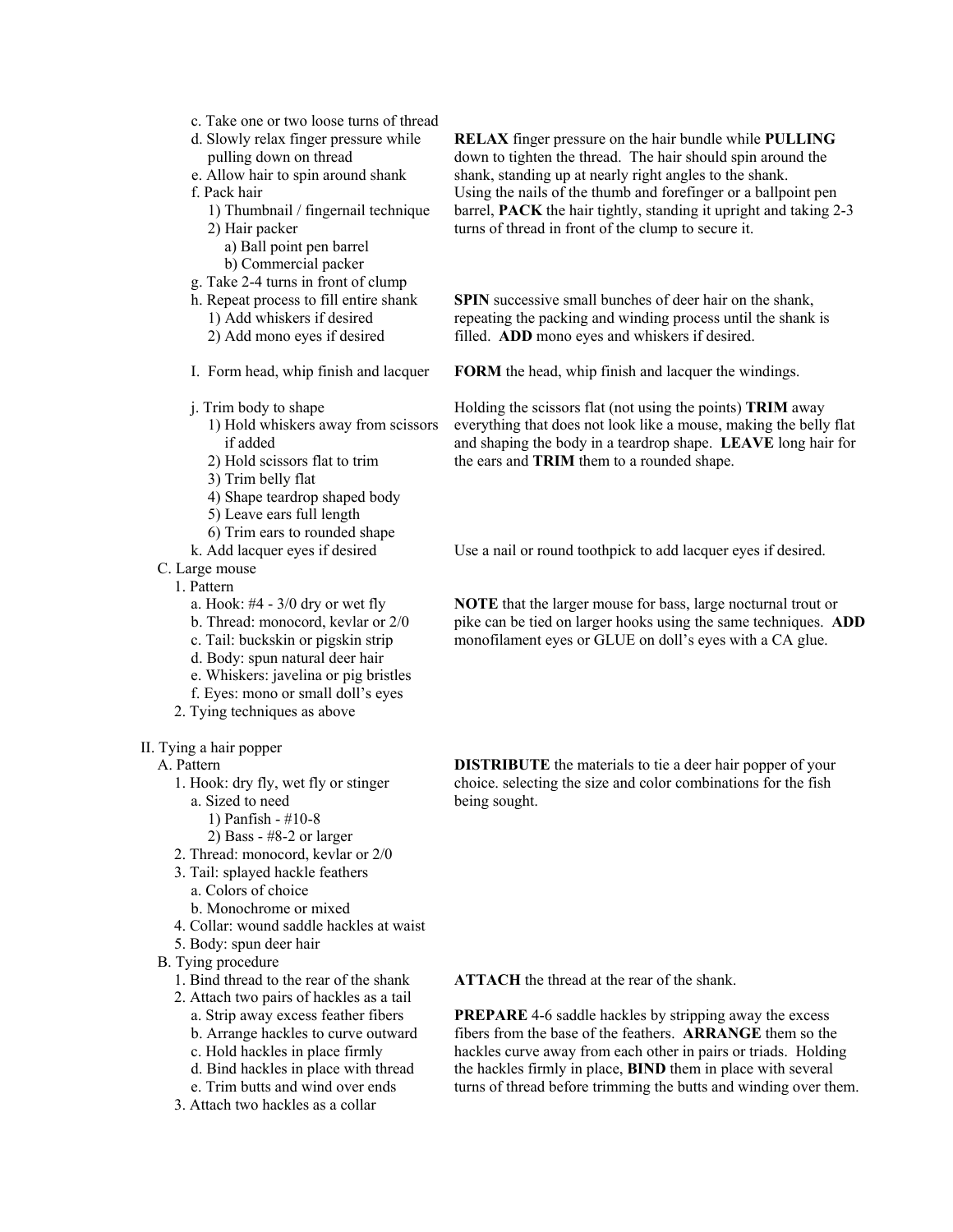- a. Bind in over base of tail
- b. Wind one at a time to back of body
- c. Bind off and trim ends
- d. Whip finish thread
- 4. Spin deer hair body to eye of hook a. Build of small bunches
	- b. Pack tightly between bunches
- 5. Whip finish thread at eye
- 6. Trim body to shape
	- a. Hold hackles out of the way 1) Hackle guards or paper strip 2) Fingers
	- b. Trim with scissor blades, not tips
	- c. Trim close at bottom
	- d. Round and taper sides and back

### III. Tying a Ron's hair frog

### A. Pattern

- 1. Hook: dry fly or wet fly sized to need
- 2. Thread: monocord, kevlar or 2/0
- 3. Legs: yellow and green bucktail
- 4. Ankles: stainless wire core, thread overwrap
- 5. Belly: yellow or white spun deer hair
- 6. Sides and back: green or brown deer hair
- 7. Eyes: lacquer or doll's eyes
- B. Tying procedure

### 1. Form rear legs

- a. Clamp stainless wire in vise
- b. Attach thread to center of wire
- c. Stack dark over light bucktail on wire
- d. Wind over bucktail and wire with thread
- e. Whip finish and lacquer thread
- 2. Clamp hook in vise
- 3. Apply and trim small clump of hair at bend
- 4. Trim clump to small ball
- 5. Bind in legs to sides
- 6. Stack hair and wind in place a. Apply dark hair on top b. Apply light hair on belly

**BIND** in a pair of prepared hackles matching or contrasting with the tail hackles. **BIND** them off and trim the tips, whip finishing the thread and applying a drop of lacquer.

In small bunches about the thickness of a lead pencil or smaller, **SPIN** the remainder of the shank full of deer hair in your choice of colors.

**PACK** each bunch tightly in place with a hair packer, pen barrel, or you thumbnail and index fingernail as it is added and **WIND** a turn or two of thread to stand it up in place.

**WHIP** finish the thread at the eye and **APPLY** a drop or two of head cement to complete the tying process.

Holding the hackles out of the way with a hackle guard, a strip of stiff paper or your fingers, use the scissors held nearly parallel to the shank to **TRIM** the body to the desired shape. Be sure to **TRIM** the underside of the body enough to allow for easy hook setting.

**PASS** out the materials for Ron's Frog while explaining their use. **ALLOW** the participants to determine which colors they would like to use in their own frog.

**DEMONSTRATE** the pattern and leave the completed bug in the vise as a model.

**CLAMP** a 1/2-inch piece of thin stainless steel wire in the vise. **ATTACH** the thread to the middle of the wire in the normal manner, and **STACK** dark over light bucktail, winding over the wire and leaving a foot-length of hair from the windings to the natural tips of the hair. **WHIP FINISH** and **LACQUER** the windings. Set the legs aside for a moment.

**CLAMP** the hook in the vise and **APPLY** a small clump of the back hair at the rear of the shank. **TRIM** the hair almost to size.

**BIND** the legs in place with the dark color up and the light one down, pushing the thread back and standing it up with thread wraps.

**FILL** the remainder of the hook with small clumps of dark and light deer hair, **STACKING** them with the dark hair on top and the light hair underneath. **PACK** the hair tightly as it is tied in and continue to the eye of the hook.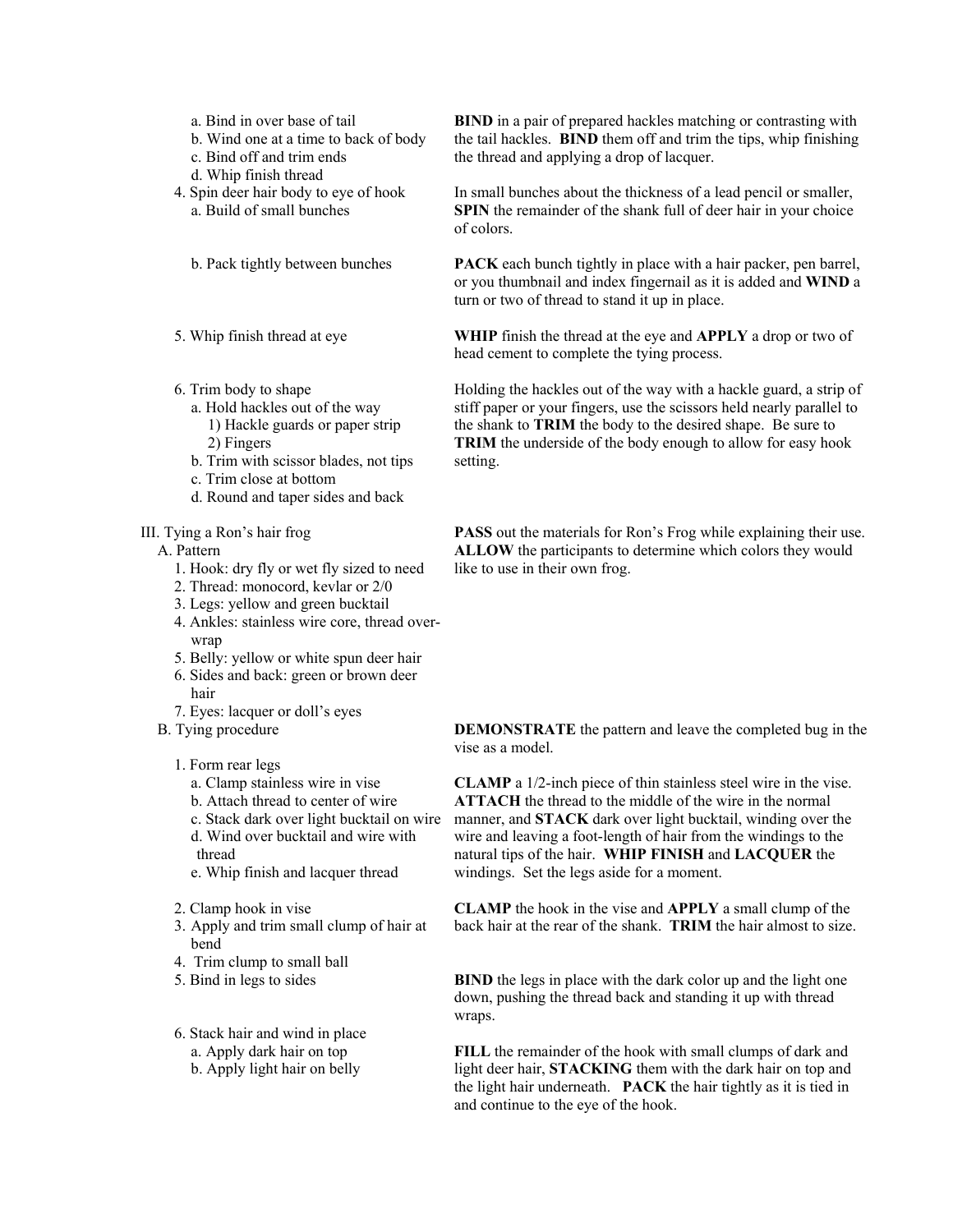- 7. Whip finish, and lacquer head
- 8. Trim body to frog shape
- 9. Set bend in legs to form feet
- 10. Apply doll's eyes a. "Super" glue or cyanoacrylate cement b. Silicone glue (e.g. "Shoe Goo")

### IV. Tying a slider

- A. Design
	- 1. Minimum disturbance
	- 2. Slide over surface
- B. Pattern for a white slider
	- 1. Hook: dry fly, wet fly or wide gap
	- 2. Thread: white monocord or 2/0
	- 3. Tail: 4-8 white saddle hackles around a white bucktail core
	- 4. Tail Highlight: 10-12 strands flashabou
	- 5. Collar: white bucktail or deer hair tips
	- 6. Head: bullet shaped deer hair
	- 7. Eyes: doll's eyes or molded eyes
- C. Tying procedure
	- 1. Bind in the tail material
		- a. Small bunch of white bucktail
		- b. 4-6 long , white saddle hackles
		- c. Top with flashabou strands
	- 2. Bind in white body hair as a collar
	- 3. Form a body and head
		- a. Small bunches of body hair b. Flare, pack and wind in front of each c. Fill shank with white hair
	- 4. Whip finish and lacquer the head
	- 5. Trim body to bullet shape
- D. Alternatives
	- 1. Tail materials
		- a. Artificial hair
		- b. Angora goat
		- c. Flash fiber
		- d. Marabou
	- 2. Color patterns
	- 3. Head shapes
		- a. Short, stout cone
		- b. Elongate cone
		- c. Cylinder
		- d. Bullet shape

V. Tying divers

Whip finish and lacquer the head, then **TRIM** the body to a frog shape, relatively flattened on the top and bottom and somewhat teardrop shaped in outline.

**SET** a bend in the legs so the feet extend to the sides and kick when pulled through the water.

**APPLY** doll's eyes or molded eyes to the frog using either a silicone glue or a super glue to hold them in place.

**NOTE** that sliders are designed to create a minimum disturbance in the water, suggesting wounded baitfish.

**NOTE** that the size can be varied to the fish being sought and the prey being imitated.

**BIND** in a small bunch of white bucktail of appropriate length, then **ADD** 4-6 white saddle hackles topped with silver or gold flashabou.

**TIE** the tips of the white deer hair backward in a cone around the base of the tail.

**PACK** small bunches of white deer hair, spinning the hair around the shank, packing it together and winding in front of each bunch until the shank is full.

**FINISH** the head in the usual manner.

**PROTECT** the collar from the scissors and **TRIM** the head to a cone or cylinder that will slide over the water or create a small wake rather than a splash or pop.

**NOTE** that alternate tailing materials can be synthetic hair, bucktail, angora goat, or mixtures of these materials with mylar tinsel, flashabou, flash fiber or other colors of materials mixed in. Colors can match or contrast, with tails, collars and heads being variable to one's choices.

Head shapes can be long cylinders, long cones, short cones, or bullet shaped.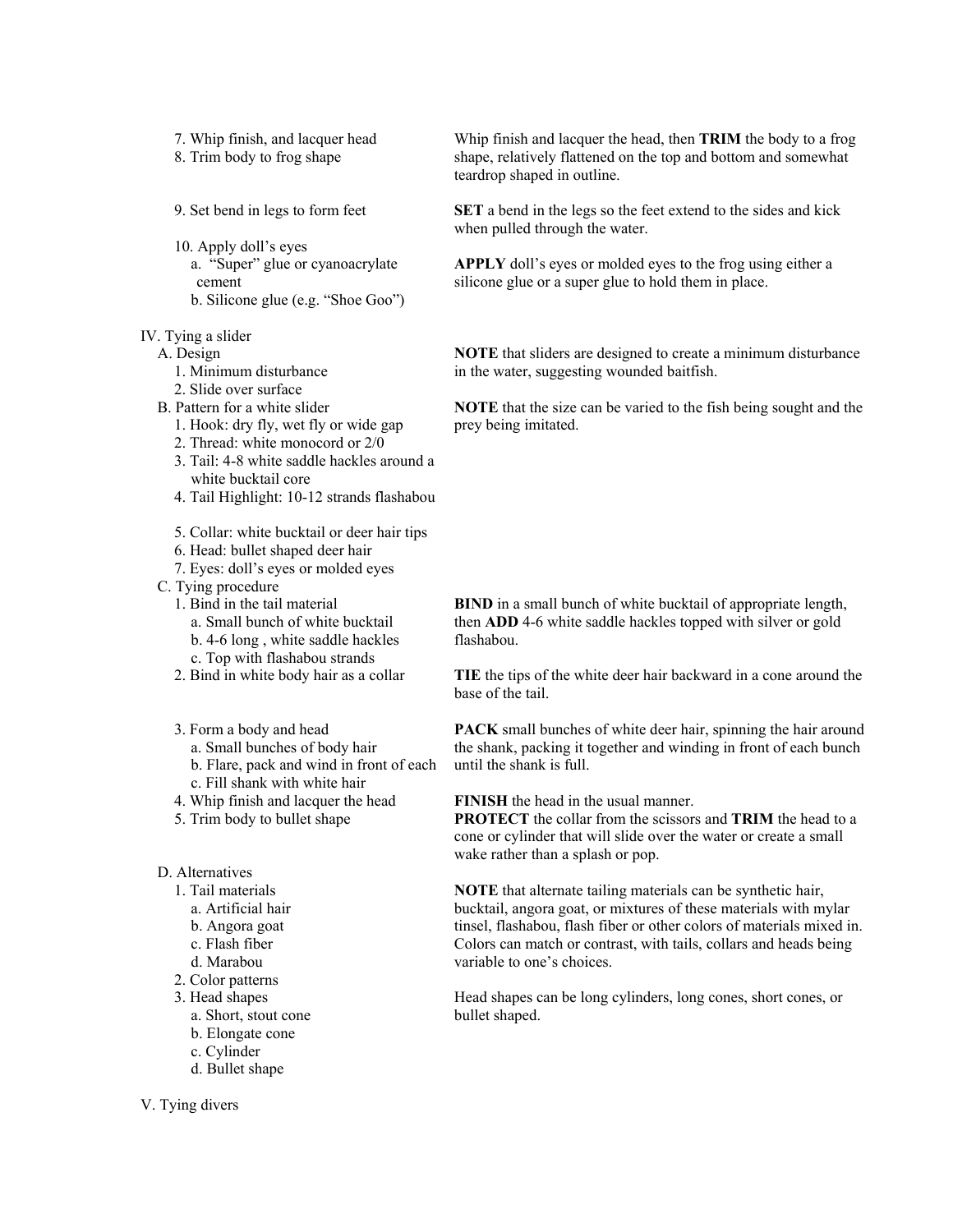## A. Design

- 1. Float at rest
- 2. Dive when stripped
- 3. Return to surface on pause
- B. Pattern Chartreuse Dahlberg Diver
	- 1. Hook: Mustad 34011 or equivalent
	- 2. Thread: monocord or 2/0
	- 3. Tail: pearl flashabou, chartreuse marabou and silver flash fiber
	- 4. Throat: pearl and red flashabou
	- 5. Topping: flashabou and barred chartreuse hackles
	- 6. Collar: deer body hair
	- 7. Diving lip: lacquered deer hair collar
	- 8. Head: flat bottom, bullet shaped top
	- 9. Eyes: doll's eyes or molded eyes
- C. Tying procedures
	- 1. Start with thread near midpoint of shank
	- 2. Bind in pearl flashabou
	- 3. Bind in chartreuse marabou
	- 4. Bind in silver flashabou
	- 5. Bind in barred chartreuse saddle hackles at sides
	- 6. Bind in pearl and red flash fiber throat
	- 7. Attach collar of chartreuse deer hair
	- 8. Bind butts of hair back to base of collar
	- 9. Stack butts of second bunch of hair to lip
	- 9. Stack or spin hair to fill shank
	- 10. Whip finish thread and lacquer
	- 11. Trim bottom of head flat to collar
	- 12. Trim diving lip on short of collar
	- 13. Trim top and sides of head to cone shape
	- 14. Lacquer diving lip
- D. Variations
	- 1. Tail materials mix or use alone
		- a. Bucktail
		- b. Artificial hair
		- c. Angora goat
		- d. Hackle feathers
		- e. Marabou feathers
		- f. Flash fiber
		- g. Flashabou or similar fibers
	- 2. Color variations
		- a. Contrast or match colors of tail and body
		- b. Head and body colors
		- c. Stacked or spun hair
	- 3. The mega diver
		- a. Hook: wide gap ringed eye hook
		- b. Thread: monocord or 2/0
		- c. Tail: mega hair, big fly fiber, angora

**NOTE** that divers are designed to float at rest, dive while being retrieved, and return to the surface during pauses in the retrieve.

**PASS OUT** the materials for the Dahlberg Diver while discussing their use in the pattern. **NOTE** that this is an example of a series that can be tied in nearly any combination that the user desires using a wide variety of materials.

**DEMONSTRATE** the pattern and leave the finished fly in the vise for comparison purposes.

**BIND** in the thread near the midpoint of the shank and **ATTACH** a small bunch of pearl flashabou.

**BIND** in a bunch of chartreuse marabou as the main Awing@ or tail and **ADD** a few strands of silver flashabou on top.

**BIND** in two barred chartreuse saddle hackles on each side of the tail with their tips flared out.

**BIND** in a few strands of pearl and red flash fiber at the throat. **BIND** in a collar of chartreuse deer hair at the base of the tail,

allowing the hair to flare around the tail base. **BIND** the butts of the hair back to form the beginning or the diving lip.

**STACK** the butts of the second bunch of hair to reinforce the diving lip, then **STACK** or **SPIN** small bunches of hair to fill the shank.

**WHIP** finish and lacquer the thread.

**TRIM** the bottom of the head flat to the collar, and allow plenty of room for hook setting.

**TRIM** the diving lip as at a slant that will force the head downward when pulled through the water, then **TRIM** the top and sides of the head to a cone shape.

**LACQUER** the diving lip to reinforce it and enhance its action.

**DISCUSS** some of the variations that can be developed using the base pattern.

**DISPLAY** a mega diver and allow the participants to tie one if time and interest allow.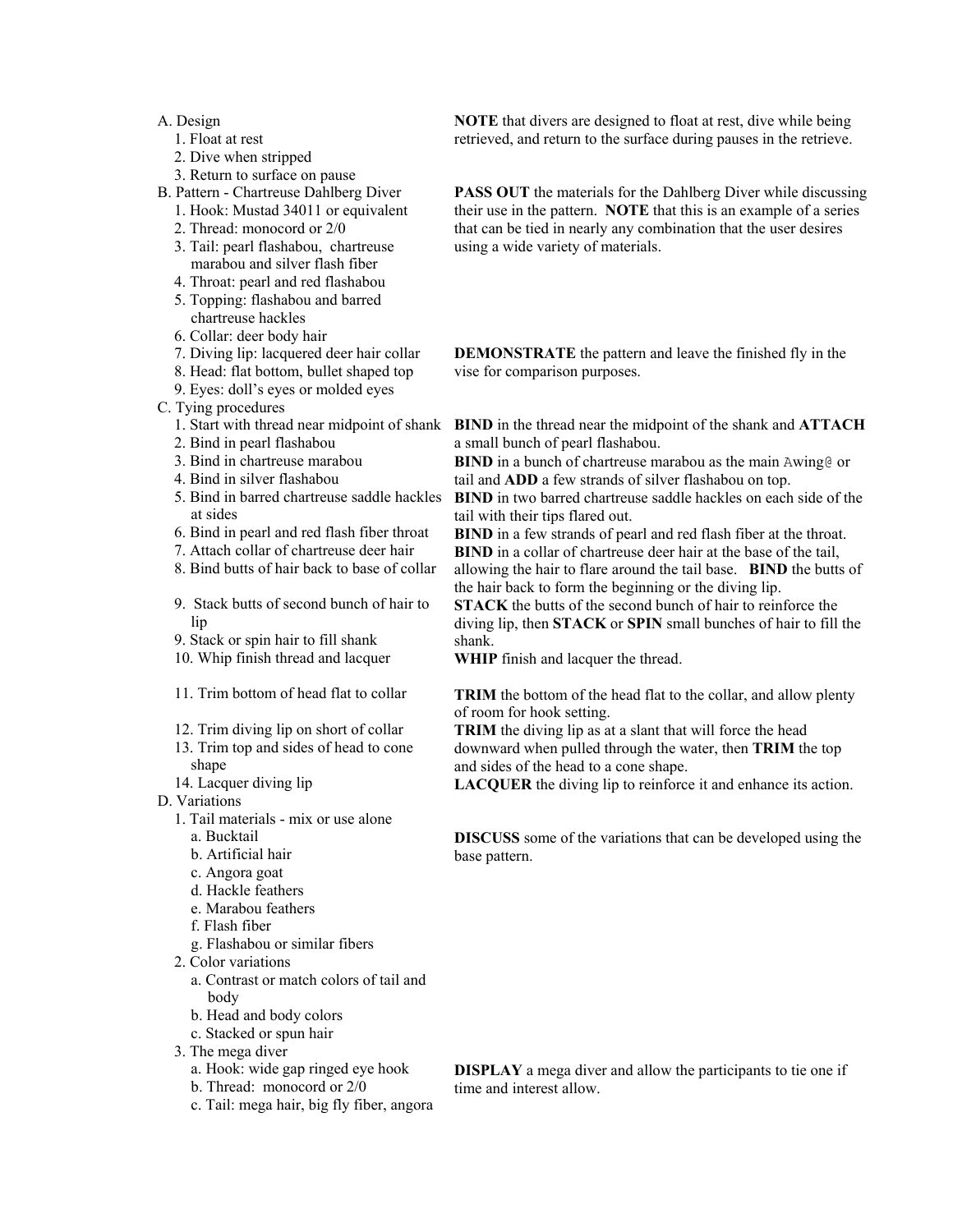goat with hackles at sides

- d. Flash: flash fiber or flashabou
- e. Collar: deer hair
- f. Diving lip: clipped deer body hair

VI. Hair Gerbubble bug

- A. Old smallmouth pattern
- 1. Cork or hair body
- 2. Hackle tail
- 3. Hackle in sides
- B. Pattern
	- 1. Hook: #10-2 1 x long- 3x long
	- 2. Thread: black monocord
	- 3. Tail: splayed saddle hackle
	- 4. Collar: bucktail or wound hackle
	- 5. Sides: hackles pulled forward into body
	- 6. Body: clipped deer hair
	- 7. Head: tying thread, lacquered
- C. Tying procedure
	- 1. Bind it saddle hackle tails
	- 2. Bind in collar materials
	- 3. Bind in side hackles
	- 4. Spin or stack deer hair body
	- 5. Wind and whip finish head
	- 6. Trim body to shape
		- a. Flat on belly and back
		- b. Tapered sides with rounded edges
		- c. Broad, flat front
	- 7. Pull side hackles forward
		- a. Work into body materials
		- b. Bind off at head
		- c. Leave hackles at sides
		- d. Trim ends flush
	- 8. Wind head, whip finish and lacquer

#### VII. Fishing them

- A. Long pause and twitch
- B. Slow strip with pauses
- C. Rapid stripping
- D. Long pulls with pauses

### **Summary Activity**

**DISCUSS** the history of the Gerbubble Bug.

**PASS** out the materials needed to tie the hair Gerbubble bug, explaining their use as you do so.

Start the pattern by **BINDING** in the saddle hackle tails, adjusting their length and number to the size and density of the pattern being tied. **ADD** a collar of deer hair or bucktail covering the bases of the tail hackles.

**BIND** in a large hackle on either side of the tail to be used as side hackles or Alegs@ for the bug.

**SPIN** or **STACK** a densely packed deer hair body to the eye of the hook, whip finishing the thread at the head.

**TRIM** the body flat top and bottom, slightly thicker at the front, and **TRIM** the sides tapering outward toward the head end of the fly and **ROUND** the edges slightly.

**PULL** the broad hackles forward, combing the fibers back with the fingers and **BIND** them off at the head. **TRIM** the excess away and **FORM** a neat head, finishing it conventionally.

**DISCUSS** an array of techniques useful for fishing these patterns in your local waters.

Compare the flies completed in the lesson, holding an open and positive critique of the techniques and skills being practiced. Discuss possible ways to improve the patterns or variations on them that may work for local waters. If possible stage a fishing activity that can be used to test the flies on local fishes.

# **Lesson Narrative**

Hair bugs are flies tied with hollow hair that flares as pressure is applied to the thread. Deer body hair is the most commonly used material for hair bugs, but many others are useful. Caribou is somewhat softer and an excellent spinning hair for smaller patterns. Pronghorn is coarser and a bit more brittle. Elk and moose are somewhat similar to white-tailed deer. Mule deer and blacktail deer are a bit darker in color, more gray than tan.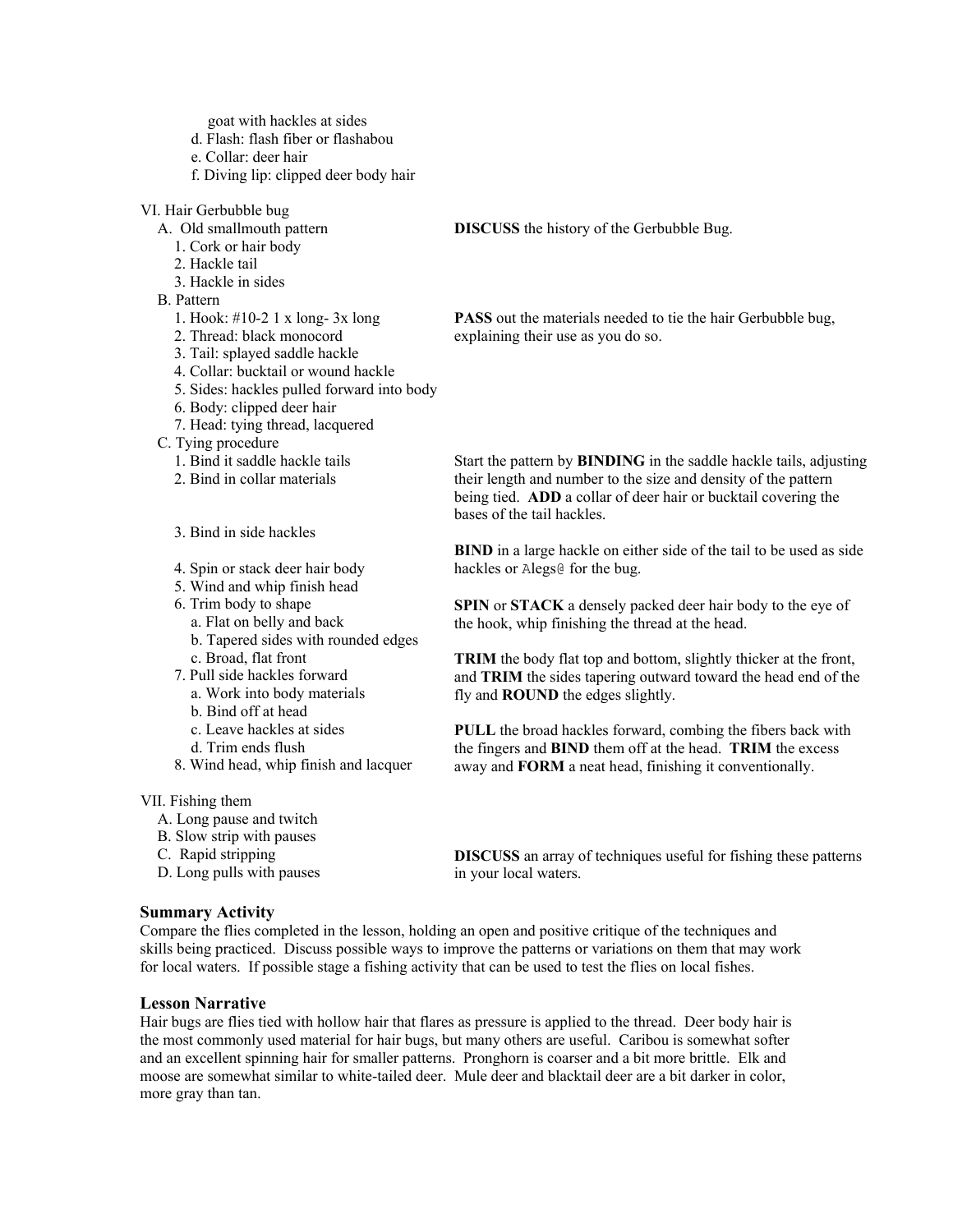These patterns are used as surface or diving lures. They have been used traditionally for bass and other sunfishes, but they are growing in use for other fishes that may feed on the surface like pickerel and pike, temperate basses like stripers, white bass and their hybrids, spotted seatrout, redfish or channel bass, and even large trout. Both floating and floating - diving - surfacing models are extremely useful when fish are surface minded or waters are shallow enough that a wounded baitfish imitation or similar things will draw strikes.

Two basic techniques are common to tying hair bugs - spinning, where hollow hair is bound down and the thread is gradually tightened as the hair is allowed to spin around the hook, and stacking, where the hollow hair is held in place and bound down securely while being held in place. With both techniques, the hair is commonly packed tightly together after each bunch is added. Small bunches of hair, about the size of a common lead pencil or smaller, handle better and provide a more consistent body. Packing can be done with a hair packer, a tool made from the barrel of a pen, or with the thumbnail and index fingernail. Once packed, the clump is held in place with a few tight turns of thread. More hair is added until the hook is filled, giving it a bottlebrush appearance. Then, with the scissors held relatively parallel to the shank, trim away everything that does not look like the form you are attempting to shape. Eyes can be attached with silicone cement or super glue, the former being a bit more durable.

### **Tying the Micro-mouse**

The micro-mouse is an excellent panfish pattern useful when bluegills or similar panfishes are feeding on the surface. The pattern follows.

Hook: #4 - 6 dry fly or wet fly Thread: black monocord or 2/0 Tail: fiber from goose or turkey primary Body: natural deer hair Whiskers: javelina bristles (optional) Eyes: black lacquer or mono eyes

Start tying the micro-mouse by attaching a tail of one goose or turkey primary feather fiber. Spin the shank full of small bunches of deer hair, using the following procedure. Clip a small bunch of deer hair (about pencil sized or less Bsmaller is better). Holding the hair in place tightly, take one or two relatively loose turns of thread around the clump and the shank. Relax the pressure on the hair clump as the tension on the thread is increased. This will cause the hair to spin around the hook and flare out from the tie down area. If needed, take a turn or two of thread through the hair clump to finish the spinning job, then pack it tightly together. Pressure from the thumbnail and a fingernail, use of a hair packer, or a barrel from a ballpoint pen will get the packing done effectively. Take a turn or two in front of each clump to stand the hair up and make a tight body. Once the shank is full, bind in whiskers and/or black mono eyes if desired. Form a small head of tying thread, whip finish the thread and apply a drop or two of head cement to complete the tying process.

Trim the body to shape by holding the scissors more or less parallel to the shank of the hook (i.e. flat to the surface being cut), and trimming away everything that does not look like a tiny mouse. Start by trimming the belly of the mouse flat and quite short to provide excellent hooking characteristics to the fly. Trim the sides to a more or less teardrop shape, narrow at the nose and wide at the rump. About two-thirds of the way up the sides, leave small clumps of hair full length while trimming the back and sides to shape. Trim those small clumps to a rounded shape to represent ears. If mono eyes are not used, add small drops of black lacquer to represent eyes.

A bass-sized mouse can be tied on a larger hook by substituting a buckskin or pigskin strip for the tail on a #4 to 3/0 hook. Mono eyes or small doll's eyes can be added along with javelina or pig bristles for whiskers.

### **Tying a Hair Popper**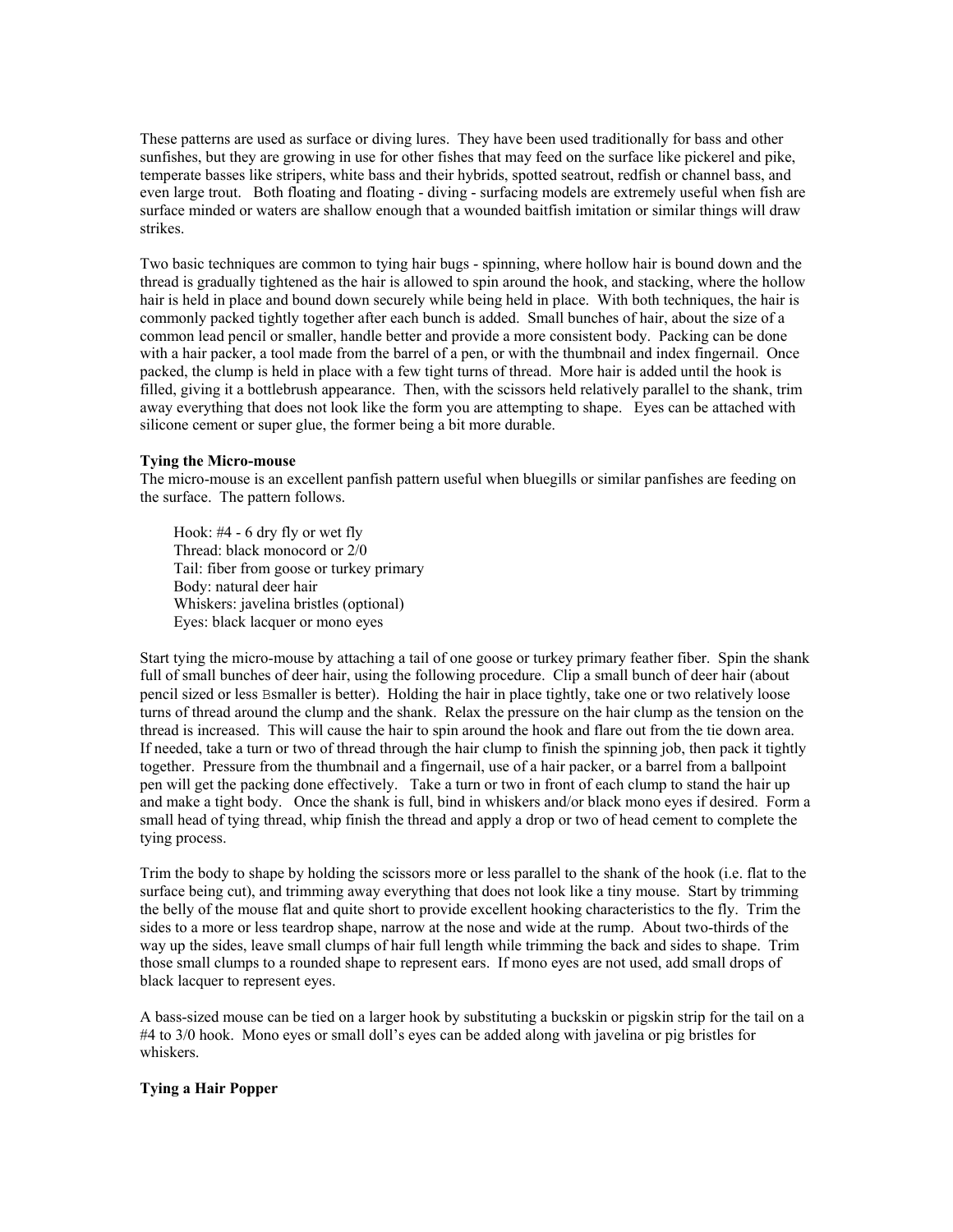Hair poppers can be tied in a wide variety of sizes and color patterns to meet the needs and interests of the tier. Bass poppers are generally tied on size 8 to 2 or larger hooks, while panfish poppers are commonly tied on size 10 to 8 hooks. A generalized pattern follows.

Hook: dry fly, wet fly or stinger Thread: monocord, kevlar or 2/0 Tail: splayed hackle feathers Collar: wound saddle hackles at waist Body: spun deer hair trimmed to shape

Bind in the thread at the rear of the shank. Prepare four matched saddle hackles by stripping away the excess feather fibers from their bases. Arrange the hackles to curve outward evenly at the sides. Bind them tightly in place while holding them tightly in place. Trim the butts and wind over the ends of the hackles to secure the tail hackles. Bind in a pair of hackles to form a collar. Trim the excess material away and wind the hackles to form a relatively dense collar over the bases of the tail hackles. Bind them off, trim the ends, and take a couple turns in front of them to set them in place. Using the techniques developed in the micro-mouse, spin small clumps of deer hair to fill the shank of the hook, packing tightly between clumps. Whip finish the thread at eye at the eye, adding a drop or two of head cement. Hold the hackles out of the way with the fingers, a stiff piece of paper or a hackle guard, and trim the popper to the desired shape. As with the other ties, trim the fly close on the bottom to allow maximum hook exposure, then round the top and sides of the popper, leaving the face flat.

### **Tying a Ron's Hair Frog**

Ron's hair frog is a swimming frog pattern tied using stacked hair techniques. It may be tied in a variety of colors, but a green back and yellow belly work well. The pattern follows.

Hook: dry fly or wet fly sized to need Thread: monocord, kevlar or 2/0 Legs: yellow and green bucktail Ankles: stainless wire core, thread over-wrap Belly: yellow or white spun deer hair Sides and back: green or brown deer hair Eyes: lacquer or doll's eyes

Start by clamping a piece of stainless steel wire in the vise. Attach the thread near the middle of the wire and lacquer it to lock it in place. Stack a bunch of green bucktail on the wire, leaving enough of the natural tips beyond the wire to form a large, splayed foot. Wind over it for the length of the wire. Stack the light bucktail on the wire to fill the other side. Wind over the wire again to cover both colors equally, whip finish the thread and lacquer it. Repeat the process with the second wire to prepare a set of legs. Clamp the hook in the vise and spin a small clump of back-colored hair at the rear of the shank. Bind the legs on the shank in front of the clump, pushing them back tightly against it to flare them outward from the body. Continue stacking deer hair to fill the shank with a two-tone body - light on the belly and dark on the back. Whip finish the head behind the eye and apply a drop of head cement to the thread. Trim the belly flat and close to the shank, leaving plenty of gap to allow good hook setting. Round the back, making it deeper at the rear than at the front of the hook. Trim the sides to a frog shape with rounded edges. Set a bend in each of the legs in the center of the wire, pointing the "feet" outward. The bends should match so the frog will swim straight when stripped through the water. Apply a pair of doll's eyes using either cyanoacrylate or silicone cement.

#### **Tying a Slider**

Sliders are designed to create minimum disturbance while suggesting a wounded baitfish or similar prey to game fishes. They have rounded or cone-shaped heads to allow them to create minnow-like disturbances when stripped or pulled through the water. They can be tied in a wide variety of sizes and color combinations to suite the tier's needs or desires. Several shapes are also useful. The pattern included here is a white slider.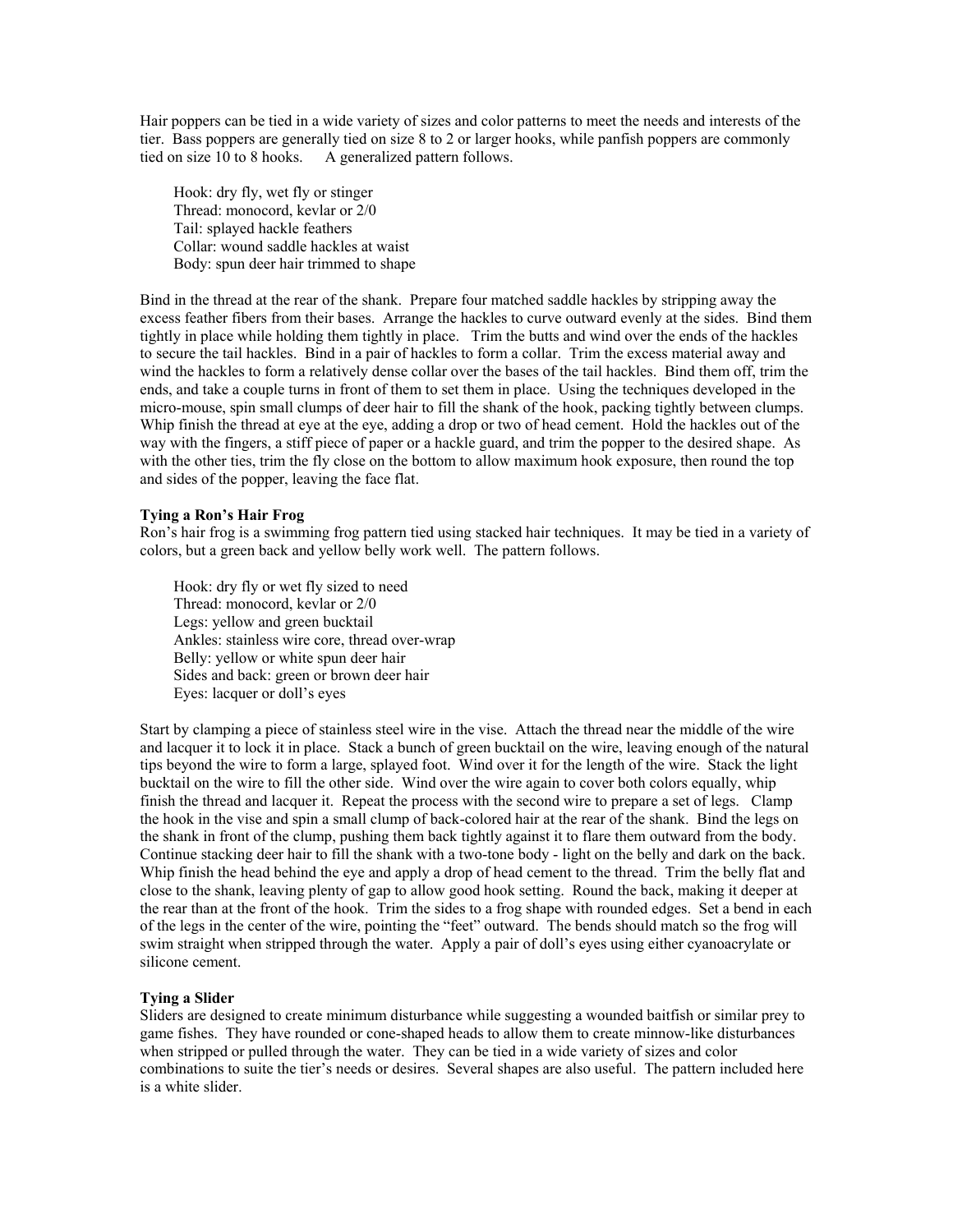Hook: dry fly, wet fly or wide gap Thread: white monocord or 2/0 Tail: 4-8 white saddle hackles around a white bucktail core Tail Highlight: 10-12 strands flashabou Collar: white bucktail or deer hair tips Head: bullet shaped deer hair Eyes: doll's eyes or molded eyes

Begin tying the fly by binding in the tail materials near the end of the shank. Start with a small bunch of white bucktail, followed by 4-6 long saddle hackles (more on larger sizes) and topped by a few strands of flashabou or flash fiber. Bind in a small bunch of white body hair as a collar, with the natural tips pointing toward the rear of the hook. Continue spinning hair on the shank until it is filled to the eye, packing each bunch tightly as it is added. Next, wind a small head, whip finish and lacquer the head. Using the scissors carefully, shape a nearly cone-shaped body and head, tapering out to the collar, but relatively flat underneath the hook.

A number of alternatives can be used effectively in these patterns. Tails may include artificial hairs of several types, Angora goat, streamer fleece, flash fiber or marabou. Head shapes can be varied to the use as well from short, stout cones or rounded heads to relatively elongate cones, cylinders or rounded bullet shapes. Color patterns can be varied to meet the immediate needs as well.

### **Tying Divers**

Divers are designed to float at rest, dive when stripped sharply, and return to the surface when the retrieve pauses. This diving and surfacing action is extremely attractive to predatory fishes, suggesting crippled and easy prey. Some of these divers are capable of reaching depths of two feet or more before surfacing. Dahlberg's Diver is the trademarked name for the pattern included here, and we have chosen to use a chartreuse pattern.

Hook: dry fly, wet fly or wide gap Thread: monocord or 2/0 Tail: pearl flashabou and chartreuse marabou Topping: silver flashabou and barred chartreuse hackles Throat: pearl and red flash fiber Collar: chartreuse deer body hair Diving lip: lacquered deer hair collar Head: flat bottom, conical sides and top Eyes: doll's eyes or molded eyes

Starting near the midpoint of the shank, bind in a small bunch of pearl flashabou. Bind in chartreuse marabou over the flashabou, and add a small amount of silver flashabou on top. Bind in several barred chartreuse saddle hackles at the sides, splaying them outward at the tips. Add a few strands of pearl and red flash fibers at the throat. Stack a bunch of chartreuse deer body hair with the natural tips pointing back over the base of the tail, binding the base of the hair back over the base of the collar hair. Stack a second bunch of deer hair with the butts back over those of the first bunch. Continue to spin or stack hair to cover the remainder of the shank. Form a small head, whip finish the thread and apply lacquer to the windings. Trim the bottom of the head flat to collar, keeping the gap of the hook open for easy hook setting. Trim the diving lip in front of the collar, then form a cone shaped head to the base of the diving lip. Apply head cement to the diving lip to stiffen it and reinforce it.

Variations on this pattern feature a variety of tail materials, either alone or mixed - bucktail, artificial hair, Angora goat, streamer fleece, hackle feathers, marabou feathers, flash fiber, flashabou or similar fibers. Color variations either mixed or matched between head and body or within each part can make nearly endless variations. The hair may be stacked or spun.

The mega-diver is an example of this pattern type as well. It may be tied in lengths up to 10-12 inches long for use on large pike and bass.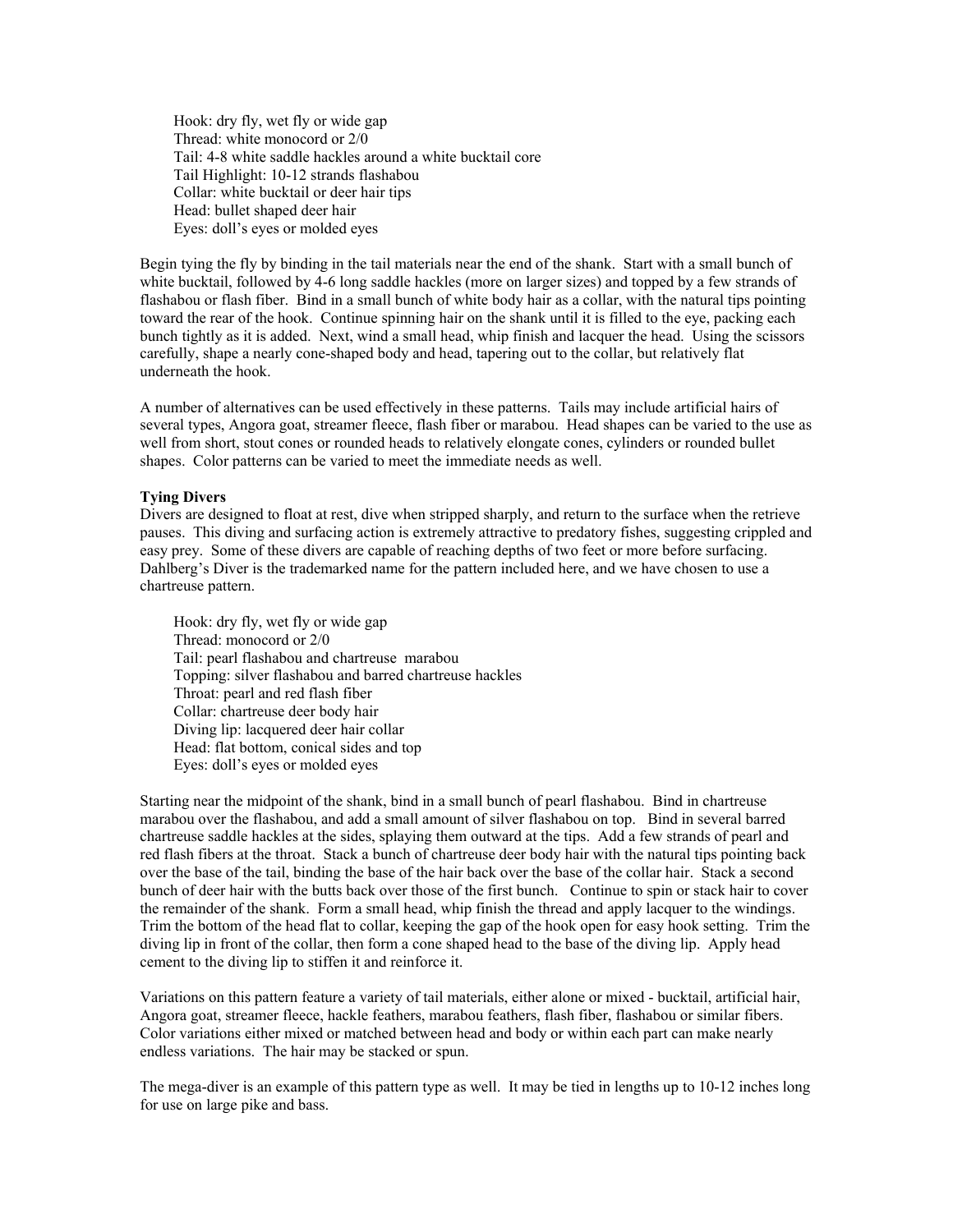Hook: wide gap ringed eye hook Color variations: white, black, chartreuse, Thread: monocord or 2/0 red, red and white, light blue and brown, or Tail: mega hair, big fly fiber, angora goat with hackles at sides others of your choice - gold, silver or pearl Flash: flash fiber or flashabou flashabou or flash fiber Collar: deer hair Diving lip: clipped, lacquered deer body hair

# **Tying the Hair Gerbubble Bug**

This pattern originated in a hard-bodied popper designed primarily for fishing smallmouth bass. The spun hair version is just as effective (some would say more so) and may be tied in sizes suitable for panfish or much larger prey. The original featured a cork body flattened above and below and tapered outward from the tail to the head. The hair version is similar in shape. A hair or hackle tail, or a combination of the two is used, and hackles are bound into the sides of the bug, either in slots cut in the cork or simply by binding the hackle into the hair. The pattern follows.

Hook: #10-2 1 x long- 3x long Thread: black monocord Tail: splayed saddle hackle Collar: bucktail or wound hackle Sides: hackles pulled forward into body Body: clipped deer hair Head: tying thread, lacquered

Start by binding in a pair of saddle hackles (or several pairs) at the rear of the shank, adding a bit of bucktail between them or as a collar if desired. Bind in a pair of very large hackles to serve as the side hackle. Spin or stack the shank full of deer hair, finishing just behind the eye of the hook. Whip finish the thread, and trim the body to shape. Cut it flat above and below, tapering slightly inward toward the rear of the hook. Leave the sides somewhat wider, but also tapered inward toward the rear of the shank. Round the edges slightly. Next, pull the side hackles forward, imbedding them along the middle of the flanks on the sides and allowing the hackle fibers to appear as legs. Bind the butts of the hackles down at the front of the body, trim the excess material away, and wind a small head. Whip finish the thread and lacquer the windings thoroughly.

### **Fishing Them**

A broad array of fishing techniques is useful to the angler. All of them are effective in some situations. Often, the least disruptive approach is most effective. Leaving the fly on the water after the cast is completed, wait until all the ripples die, then wait a bit more. Twitch the fly slightly a time or two, then strip it in a short distance. Pause again. This ultra slow technique often produces strikes when other approaches fail.

An approach using brief pauses with interspersed twitches or strips can be an excellent one as well. Similarly, under some conditions, the fly is best retrieved by quickly repeated short strips or by pulses of such strips with pauses between them. Finally, long, rapid and splashy strips may be excellent for some species and conditions. Experiment with these techniques to determine which ones will work best with your patterns and the fish under various conditions.

### **Exhibit or Sharing Suggestions**

- 1. Prepare a poster, models or photographs to show the steps in tying one or more hair bugs.
- 2. Study fly fishing books or magazines to see what other types of hair bugs might be useful for fish and other found in your area. Share the results of your studies with your group or other interested persons.
- 3. Prepare a method demonstration on tying a hair bug and present that demonstration in an appropriate setting. Consider having bugs finished to various stages to use as examples.
- 4. Prepare a photographic story of tying a selected hair bug from the beginning of the tying process to using it in fishing.